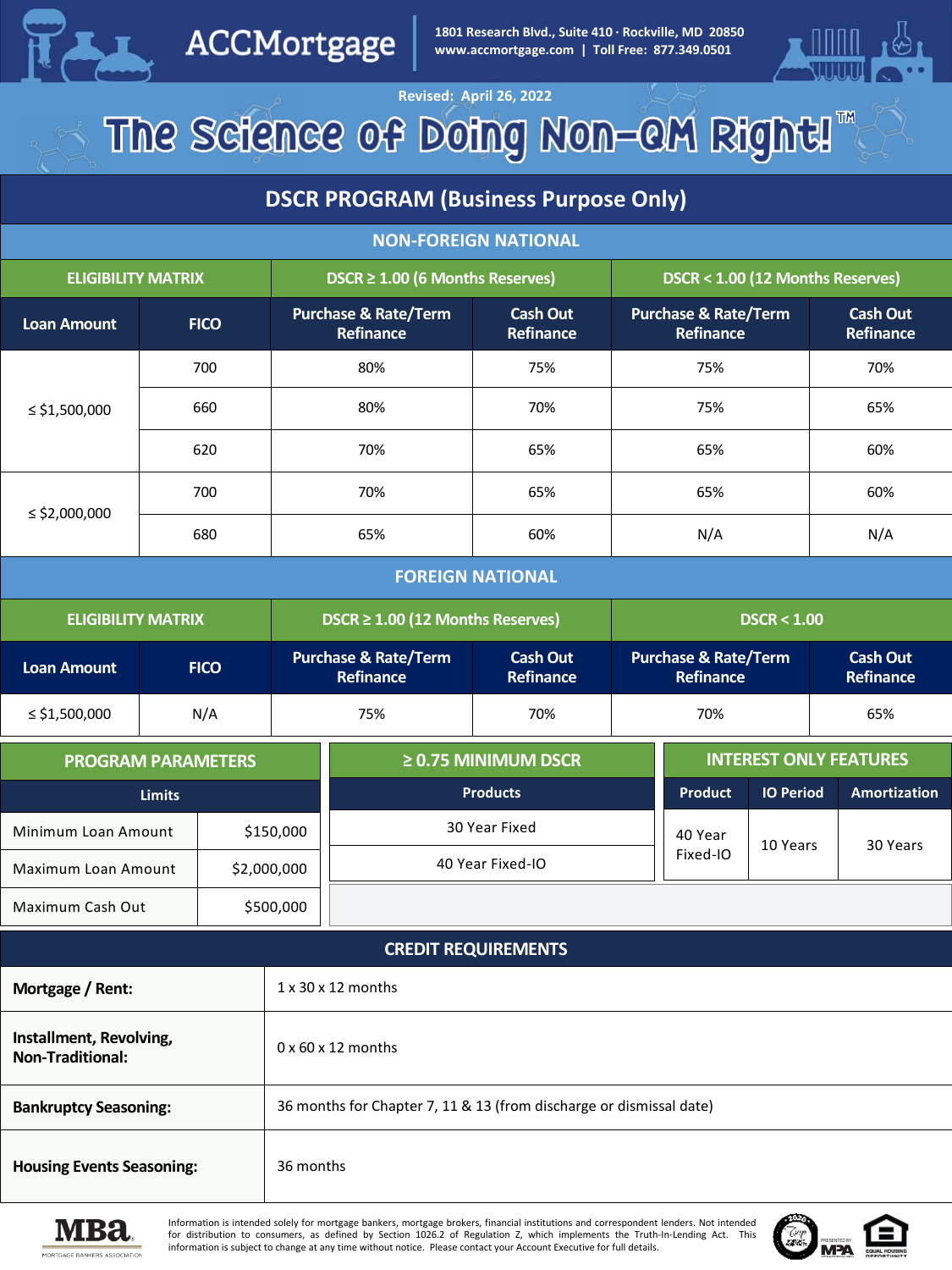# **ACCMortgage**

| <b>CREDIT REQUIREMENTS (cont.)</b>    |                                                                                                                                                                                                                                                                                                                                                                                                                                                                                                                                                                                                                                                                                                                                                                                                                                                                                                                                                                                                                                                                                                                                                                                                                     |  |  |
|---------------------------------------|---------------------------------------------------------------------------------------------------------------------------------------------------------------------------------------------------------------------------------------------------------------------------------------------------------------------------------------------------------------------------------------------------------------------------------------------------------------------------------------------------------------------------------------------------------------------------------------------------------------------------------------------------------------------------------------------------------------------------------------------------------------------------------------------------------------------------------------------------------------------------------------------------------------------------------------------------------------------------------------------------------------------------------------------------------------------------------------------------------------------------------------------------------------------------------------------------------------------|--|--|
| Credit:                               | All borrowers must meet the minimum tradeline requirements:<br>$\checkmark$ 3 tradelines reporting for 12+ months all with activity in the last 12 months; OR<br>$\checkmark$ 2 tradelines reporting for 24+ months all with activity in the last 12 months.<br>An acceptable 12 or 24 month housing history, not reporting on credit, may also be used<br>as a tradeline.<br>Max 0 x 60 x 12 months reporting on acceptable tradelines.<br>Qualifying Credit Score:<br>$\checkmark$ Lowest middle score of all borrowers<br>✓ Each additional Non-ITIN and Non-Foreign National borrower on loan must have at least<br>one valid score of 620+.                                                                                                                                                                                                                                                                                                                                                                                                                                                                                                                                                                    |  |  |
| <b>Housing History:</b>               | A complete 12-month housing history is required<br>$\checkmark$ Borrowers who have had mortgages previously reported on their credit report(s) will be<br>considered.<br>$\checkmark$ Properties owned free and clear are considered 0x30 for grading purposes.                                                                                                                                                                                                                                                                                                                                                                                                                                                                                                                                                                                                                                                                                                                                                                                                                                                                                                                                                     |  |  |
| <b>Evidence of Primary Residence:</b> | All borrowers must presently maintain a primary residence and be responsible for a primary<br>housing expense.<br>Borrowers who own a primary residence must provide:<br>$\checkmark$ Proof of ownership of a primary home<br>Borrowers who rent a primary residence must provide:<br>$\checkmark$ Evidence of an active lease in place<br>Primary residence should be supported by one of the following characteristics:<br>$\bullet$<br>Geographically consistent with borrower's place of employment; or<br>✓<br>✓<br>General appeal and location of primary is superior to subject property                                                                                                                                                                                                                                                                                                                                                                                                                                                                                                                                                                                                                     |  |  |
| <b>Multiple Financed Properties:</b>  | There is no limit on the number of other properties borrowers may currently have financed.<br>Additional reserves for other financed properties are not required. Reserve requirements are<br>limited to the subject property only.<br>ACC Mortgage exposure may not exceed \$5M aggregate with a maximum of five loans for each<br>individual borrower.                                                                                                                                                                                                                                                                                                                                                                                                                                                                                                                                                                                                                                                                                                                                                                                                                                                            |  |  |
| <b>Charge-Offs and Collections:</b>   | The following accounts may remain open:<br>$\checkmark$ Collections and charge-offs < 24 months old with a maximum cumulative balance of \$2,000<br>$\checkmark$ Collections and charge-offs $\geq$ 24 months old with a maximum of \$2,500 per occurrence<br>$\checkmark$ All medical collections<br>Collection and charge-off balances exceeding the amounts listed above must be paid in full.                                                                                                                                                                                                                                                                                                                                                                                                                                                                                                                                                                                                                                                                                                                                                                                                                   |  |  |
| <b>Judgments and Tax Liens:</b>       | All judgments or liens affecting title must be paid.<br>Active court-ordered judgments may remain open when one of the two following options is:<br>The amount is the lessor of \$5,000 per occurrence or 2% of the loan amount: OR<br>The borrower is currently in a repayment agreement with the creditor (if the borrower is currently<br>in a repayment plan, the following requirements apply):<br>$\checkmark$ A minimum of 3 months has elapsed on the plan and evidence of timely payments for the<br>most recent 3 months is provided<br>Outstanding state and federal tax liens or delinquent obligations may remain open on purchase<br>transactions only (additional LTV reductions may be required based on the size of the lien). All of the<br>following requirements must be met:<br>A copy of the repayment agreement is obtained;<br>A minimum of 3 months has elapsed on the plan and evidence of timely payments for the most<br>recent 3 months is provided; and<br>The title company must provide written confirmation confirming<br>$\bullet$<br>$\checkmark$ (a) the title company is aware of the outstanding tax lien, and<br>$\checkmark$ (b) there is no impact to first lien position. |  |  |



Information is intended solely for mortgage bankers, mortgage brokers, financial institutions and correspondent lenders. Not intended<br>for distribution to consumers, as defined by Section 1026.2 of Regulation Z, which imple information is subject to change at any time without notice. Please contact your Account Executive for full details.

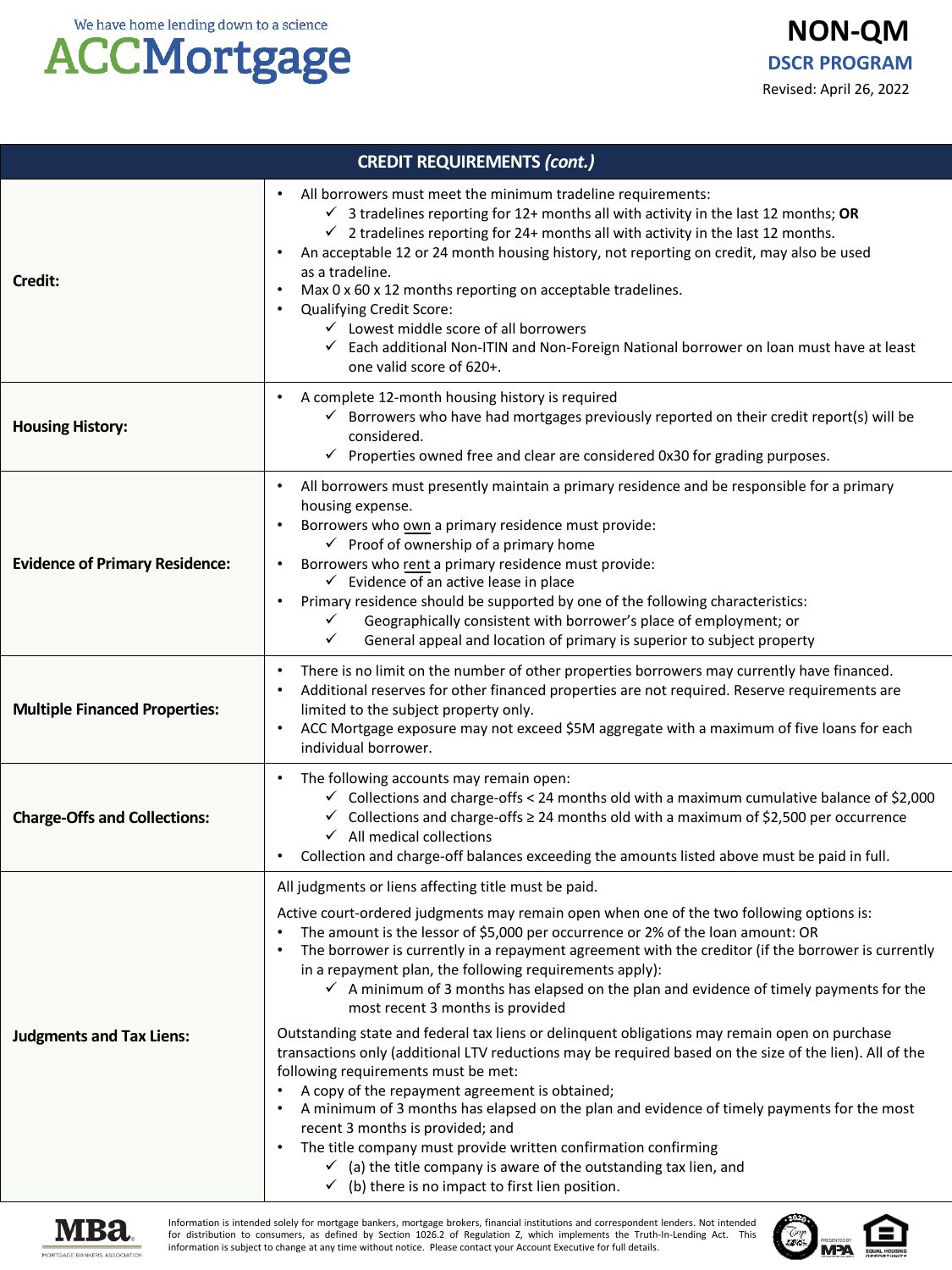# **ACCMortgage**

**NON-QM** Revised: April 26, 2022 **DSCR PROGRAM**

| <b>CREDIT REQUIREMENTS (cont.)</b> |                                                                                                                                                                                                                                                                                                                                                                                                                                                                                                                                                                                                                                                                                                                                                                                                                                                                                                                                                                                                                                                                                                                                                                                                                                                                                                                                                                                                                                      |  |  |
|------------------------------------|--------------------------------------------------------------------------------------------------------------------------------------------------------------------------------------------------------------------------------------------------------------------------------------------------------------------------------------------------------------------------------------------------------------------------------------------------------------------------------------------------------------------------------------------------------------------------------------------------------------------------------------------------------------------------------------------------------------------------------------------------------------------------------------------------------------------------------------------------------------------------------------------------------------------------------------------------------------------------------------------------------------------------------------------------------------------------------------------------------------------------------------------------------------------------------------------------------------------------------------------------------------------------------------------------------------------------------------------------------------------------------------------------------------------------------------|--|--|
| <b>Housing Events:</b>             | A Housing Event is any one of the following events listed below:<br>Foreclosure<br>Deed-in-Lieu<br>٠<br><b>Short Sale</b><br>$\bullet$<br>Modification resulting in (non COVID-19 related):<br>$\checkmark$ Forgiveness of a portion of principal and/or interest on either the first or second mortgage<br>$\checkmark$ Application of a principal curtailment by or on behalf of the investor to simulate principal<br>forgiveness<br>$\checkmark$ Conversion of any portion of the original mortgage debt to a "soft" subordinate mortgage<br>$\checkmark$ Conversion of any portion of the original mortgage debt from secured to unsecured<br>1x120 mortgage history<br>Seasoning of a foreclosure, deed-in-lieu, or short sale is measured from the date of completed sale or<br>final property transfer. The Housing Event must be completed prior to loan closing with no<br>outstanding deficiency balance remaining.<br>For a 120-day mortgage late, seasoning is from the date the mortgage was brought current.<br>Seasoning for a modification is from the date the modification was executed.<br>If the property was surrendered in a Chapter 7 bankruptcy, the bankruptcy discharge date is used for<br>seasoning. Bankruptcy papers may be required to show the property was surrendered. The foreclosure<br>action is not required to be fully complete.                                                            |  |  |
| Forbearance/COVID-19 Related:      | If outstanding payments will be or have been resolved through a loss mitigation solution, the borrower<br>is eligible for a new mortgage loan if they have made at least three timely payments as of the note<br>date of the new transaction as follows:<br>For a repayment plan, the borrower must have made either three payments under the<br>repayment plan or completed the repayment plan, whichever occurs first. Note that there<br>is no requirement that the repayment plan be completed.<br>For a payment deferral, the borrower must have made three consecutive payments<br>following the effective date of the payment deferral agreement.<br>For a modification, the borrower must have completed the three-month trial payment<br>period.<br>For any other loss mitigation solution not listed above, the borrower must have successfully<br>$\bullet$<br>completed the program, or made three consecutive full payments in accordance with the<br>program.<br>Verification that the borrower has made the required three timely payments may include:<br>a loan payment history from the servicer or third-party verification service,<br>the latest mortgage account statement from the borrower, and<br>a verification of mortgage.<br>If these requirements are met on an existing mortgage loan being refinanced, the new loan amount<br>can include the full amount required to satisfy the existing mortgage. |  |  |
|                                    | <b>BORROWERS</b>                                                                                                                                                                                                                                                                                                                                                                                                                                                                                                                                                                                                                                                                                                                                                                                                                                                                                                                                                                                                                                                                                                                                                                                                                                                                                                                                                                                                                     |  |  |
| <b>Eligible Borrowers:</b>         | U.S. Citizens<br>٠<br><b>Permanent Resident Aliens</b><br>Non-Permanent Resident Aliens (with U.S. credit) - See Eligible Visa Status<br>$\bullet$                                                                                                                                                                                                                                                                                                                                                                                                                                                                                                                                                                                                                                                                                                                                                                                                                                                                                                                                                                                                                                                                                                                                                                                                                                                                                   |  |  |
| MORTGAGE BANKERS ASSOCIATION       | Information is intended solely for mortgage bankers, mortgage brokers, financial institutions and correspondent lenders. Not intended<br>for distribution to consumers, as defined by Section 1026.2 of Regulation Z, which implements the Truth-In-Lending Act. This<br>information is subject to change at any time without notice. Please contact your Account Executive for full details.                                                                                                                                                                                                                                                                                                                                                                                                                                                                                                                                                                                                                                                                                                                                                                                                                                                                                                                                                                                                                                        |  |  |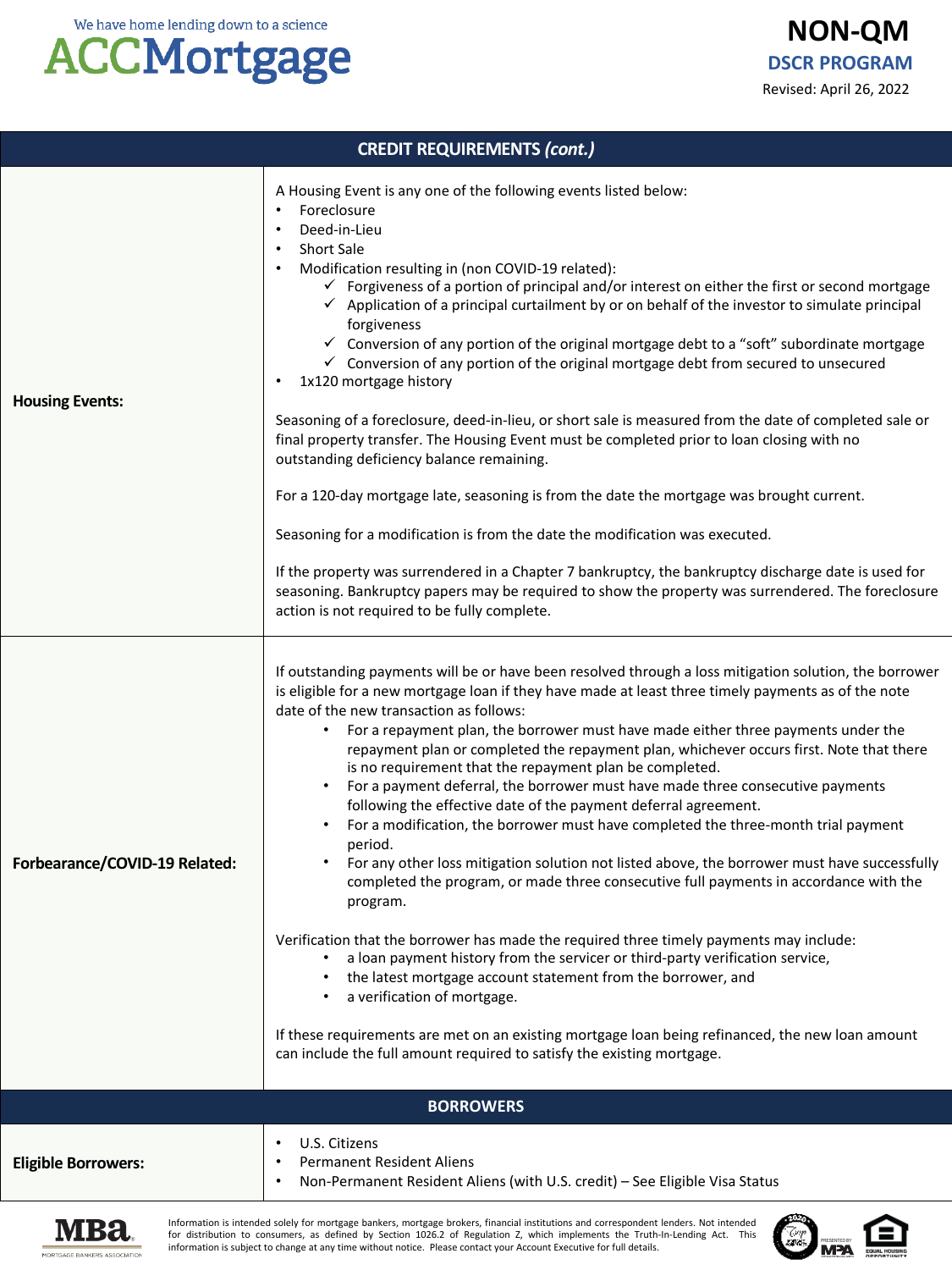# **ACCMortgage**

|                                |                                                                                                                                                                                                                                 | Revised: April 26, 2022                                                                                                                                                                                                                                                                                                                                                                                                                                                                                                                                                                                                                                                                                                                                                                                             |  |  |  |
|--------------------------------|---------------------------------------------------------------------------------------------------------------------------------------------------------------------------------------------------------------------------------|---------------------------------------------------------------------------------------------------------------------------------------------------------------------------------------------------------------------------------------------------------------------------------------------------------------------------------------------------------------------------------------------------------------------------------------------------------------------------------------------------------------------------------------------------------------------------------------------------------------------------------------------------------------------------------------------------------------------------------------------------------------------------------------------------------------------|--|--|--|
|                                | <b>BORROWERS (cont.)</b>                                                                                                                                                                                                        |                                                                                                                                                                                                                                                                                                                                                                                                                                                                                                                                                                                                                                                                                                                                                                                                                     |  |  |  |
| <b>Eligible Visa Status:</b>   | ٠<br>$\checkmark$ E-1, E-2, E-3<br>$\checkmark$ G-1 through G-5<br>$\checkmark$ H-1B & C, H-2 through H-4<br>$\checkmark$ L-1B, L-2<br>requirements.<br>$\bullet$<br>visas/tourism-visit/visa-waiver-program.html.<br>programs. | The following visa classifications are allowed as Non-Permanent Resident Aliens:<br>$\checkmark$ NATO 1 through 6<br>$\checkmark$ 0-1<br>$\checkmark$ R-1<br>$\checkmark$ TN-1 & 2 (NAFTA)<br>If a non-U.S. citizen is borrowing with a U.S. citizen, it does not eliminate visa or other residency<br>Individuals in possession of spouse or family member visas are to qualify as co-borrowers only.<br>Borrowers who are residents of countries which participate in the State Department's Visa Waiver<br>Program (VWP) will not be required to provide a valid visa. Participating countries can be verified<br>through the U.S. Department of State website at https://travel.state.gov/content/travel/en/us-<br>Borrowers with Diplomatic Immunity and Citizens of Venezuela are ineligible for ACC Mortgage |  |  |  |
| <b>First-Time Home Buyers:</b> | Not Eligible<br>$\checkmark$ A First-Time Home Buyer is a borrower who has not owned at least one residential property<br>in the United States during the preceding 3 year period.                                              |                                                                                                                                                                                                                                                                                                                                                                                                                                                                                                                                                                                                                                                                                                                                                                                                                     |  |  |  |
| <b>First-Time Investor:</b>    | First Time Investors allowed (max 75% LTV).<br>$\checkmark$ A First-Time Investor is a borrower who has not owned at least one investment property for<br>at least 12 months anytime during the most recent 12-month period.    |                                                                                                                                                                                                                                                                                                                                                                                                                                                                                                                                                                                                                                                                                                                                                                                                                     |  |  |  |
| <b>DSCR</b>                    |                                                                                                                                                                                                                                 |                                                                                                                                                                                                                                                                                                                                                                                                                                                                                                                                                                                                                                                                                                                                                                                                                     |  |  |  |
| <b>DSCR:</b>                   | Minimum $\geq 0.75$<br>٠<br>DSCR Fully Amortizing = Gross Rents ÷ PITIA<br>DSCR Interest Only = Gross Rents ÷ ITIA                                                                                                              | √ Use the lower of the Lease Agreement or the FNMA 1007 Rent Schedule.<br>$\checkmark$ Higher Lease/Rent allowed with 3 months receipt.                                                                                                                                                                                                                                                                                                                                                                                                                                                                                                                                                                                                                                                                             |  |  |  |
| <b>Unleased Properties:</b>    | Refinance only - Max 70% LTV.                                                                                                                                                                                                   |                                                                                                                                                                                                                                                                                                                                                                                                                                                                                                                                                                                                                                                                                                                                                                                                                     |  |  |  |
| <b>ASSETS</b>                  |                                                                                                                                                                                                                                 |                                                                                                                                                                                                                                                                                                                                                                                                                                                                                                                                                                                                                                                                                                                                                                                                                     |  |  |  |
| <b>Assets:</b>                 | Sourced or seasoned for 60 days.<br>Source unexplained large deposits.<br>$\bullet$                                                                                                                                             |                                                                                                                                                                                                                                                                                                                                                                                                                                                                                                                                                                                                                                                                                                                                                                                                                     |  |  |  |
| <b>Reserves:</b>               | $DSCR \geq 1.00$<br>٠<br>$\checkmark$ 6 Months PITIA<br>DSCR < 1.00<br>٠<br>$\checkmark$ 12 Months PITIA<br>Cash out proceeds can be used for reserve requirements.<br>٠                                                        |                                                                                                                                                                                                                                                                                                                                                                                                                                                                                                                                                                                                                                                                                                                                                                                                                     |  |  |  |
|                                |                                                                                                                                                                                                                                 |                                                                                                                                                                                                                                                                                                                                                                                                                                                                                                                                                                                                                                                                                                                                                                                                                     |  |  |  |





Information is intended solely for mortgage bankers, mortgage brokers, financial institutions and correspondent lenders. Not intended for distribution to consumers, as defined by Section 1026.2 of Regulation Z, which implements the Truth-In-Lending Act. This information is subject to change at any time without notice. Please contact your Account Executive for full details.



**NON-QM**

**DSCR PROGRAM**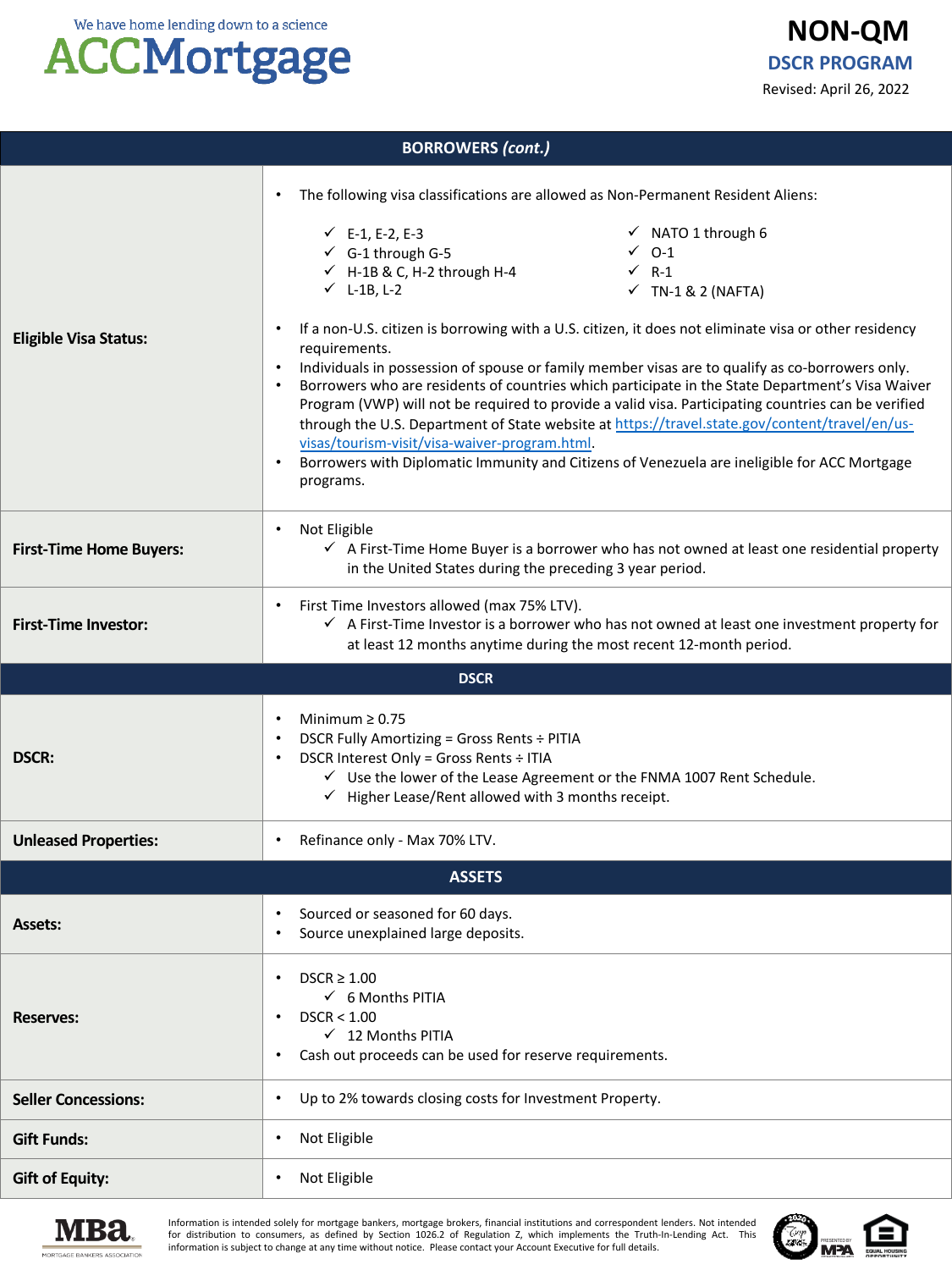## **ACCMortgage**

| <b>SUBJECT PROPERTY</b>                |                                                                                                                                                                                                                                                                                                                                                                                                                                                                                                                                                                                                                                                                                                            |  |  |  |
|----------------------------------------|------------------------------------------------------------------------------------------------------------------------------------------------------------------------------------------------------------------------------------------------------------------------------------------------------------------------------------------------------------------------------------------------------------------------------------------------------------------------------------------------------------------------------------------------------------------------------------------------------------------------------------------------------------------------------------------------------------|--|--|--|
| Acreage                                | Max 2 Acres                                                                                                                                                                                                                                                                                                                                                                                                                                                                                                                                                                                                                                                                                                |  |  |  |
| <b>Property Types:</b>                 | <b>SFR</b><br><b>PUD</b><br>$\bullet$<br>Townhomes<br>Condominiums (max 80% LTV)<br>√ Non-Warrantable Condos (max 75% LTV)<br>$2 - 4$ Unit (max 80% LTV)<br>$\bullet$                                                                                                                                                                                                                                                                                                                                                                                                                                                                                                                                      |  |  |  |
| <b>Ineligible Property Types:</b>      | Log Homes<br>٠<br>Modular<br>Manufactured (Mobile)<br>Rural<br>$\bullet$<br><b>Mixed Use</b><br>$\bullet$<br>Assisted Living/Continuing Care Facilities<br>$\bullet$<br><b>Boarding Houses</b><br>Condotels<br>Co-Ops<br>$\bullet$                                                                                                                                                                                                                                                                                                                                                                                                                                                                         |  |  |  |
| <b>Appraisal Review:</b>               | The following transactions require a FNMA Collateral Underwriter review with a score of 2.5 or less<br>or a Collateral Desktop Analysis (CDA):<br>$\checkmark$ Loan amounts $\leq$ \$2,000,000<br>The following transactions require a 2nd full appraisal:<br>$\checkmark$ Approved loan amount exceptions (when exceeding max loan amount available per matrix)<br>$\checkmark$ Loan amounts > \$2,000,000                                                                                                                                                                                                                                                                                                |  |  |  |
| <b>Appraisal Transfers:</b>            | Appraisal transfers are eligible, as indicated on ACC's Appraisal Transfer Policy                                                                                                                                                                                                                                                                                                                                                                                                                                                                                                                                                                                                                          |  |  |  |
| <b>Properties Listed For Sale:</b>     | To be eligible for either a rate/term or a cash-out refinance, the subject property must be taken off<br>the market on or before application date.<br>For cash-out transactions, if subject property was listed for sale in 6 months prior to application<br>date, a 10% LTV reduction from the maximum available for the specific transaction is required.<br>The lesser of the most recent list price or the current appraised value should be used to determine<br>$\bullet$<br>loan-to-value for both rate/term and cash-out transactions                                                                                                                                                              |  |  |  |
| Seasoning:                             | Rate/Term Refinance - No seasoning requirement.<br>$\bullet$<br>Cash Out Refinance - 6 Months required from Purchase date to Note date (to ACC).<br>No waiting period for properties obtained through inheritance, divorce or separation.                                                                                                                                                                                                                                                                                                                                                                                                                                                                  |  |  |  |
| <b>Determining Loan to Value:</b>      | If the property was acquired > 12 months from application date, the appraised value must be used<br>to determine loan-to-value.<br>For properties acquired between 6 and 12 months from application date, the maximum loan-to-<br>$\bullet$<br>value cannot exceed 65% based on the current appraised value.<br>If the property was acquired $\leq 6$ months from application date, the lesser of the current appraised<br>$\bullet$<br>value or the previous purchase price plus documented improvements (if any) must be used. The<br>purchase settlement statement and any invoices for materials/labor will be required.<br>Flips are not allowed; seller must be on title for >180 days.<br>$\bullet$ |  |  |  |
| Lease with Option to Purchase:         | Not Eligible<br>$\bullet$                                                                                                                                                                                                                                                                                                                                                                                                                                                                                                                                                                                                                                                                                  |  |  |  |
| Land Contracts / Contract for<br>Deed: | Not Eligible                                                                                                                                                                                                                                                                                                                                                                                                                                                                                                                                                                                                                                                                                               |  |  |  |



Information is intended solely for mortgage bankers, mortgage brokers, financial institutions and correspondent lenders. Not intended<br>for distribution to consumers, as defined by Section 1026.2 of Regulation Z, which imple information is subject to change at any time without notice. Please contact your Account Executive for full details.

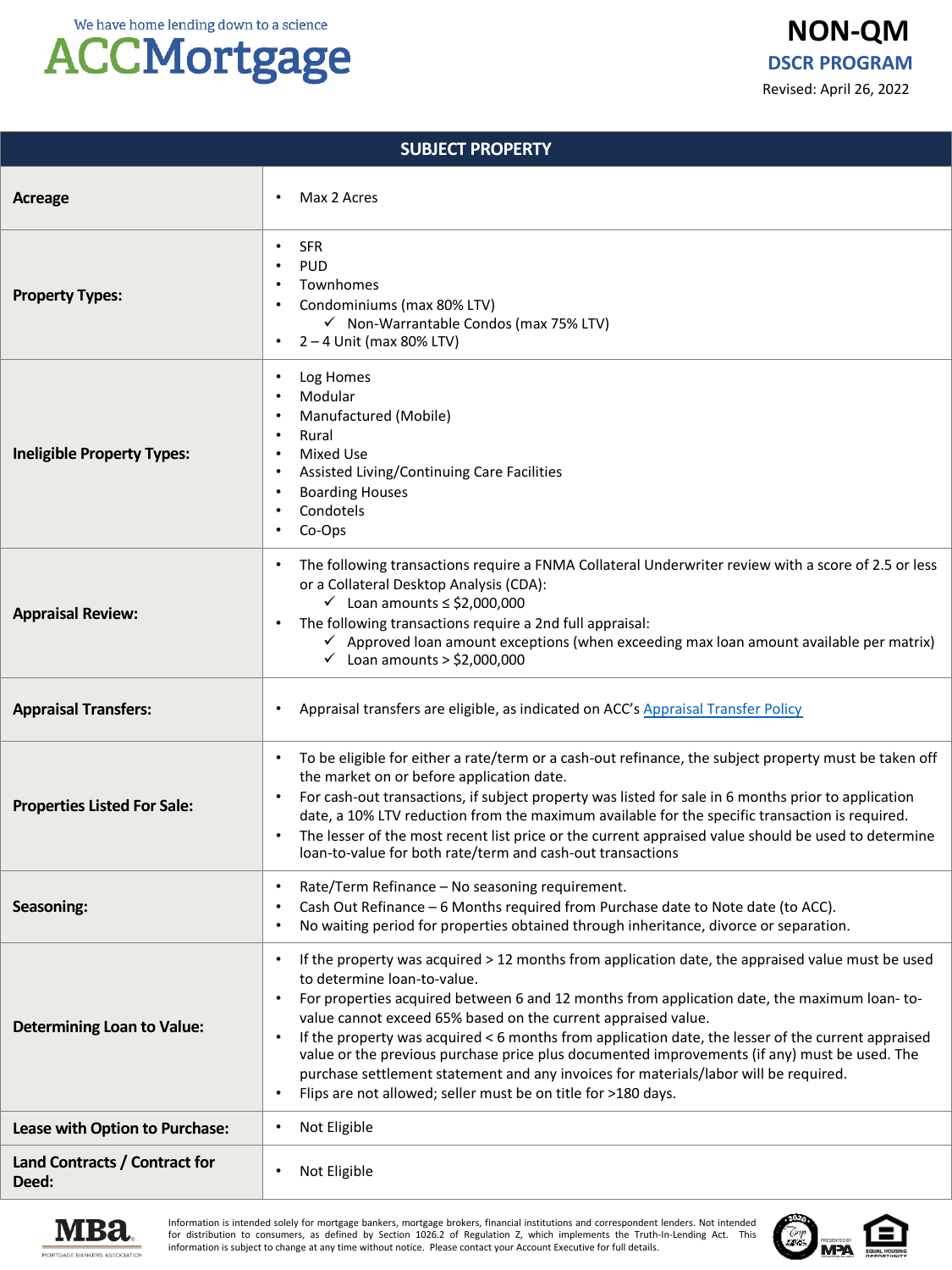## **ACCMortgage**

| <b>MISCELLANEOUS</b>                                                          |                                                                                                                                                                                                                                                                                                                                                                                                                                                                                                                                                           |  |  |
|-------------------------------------------------------------------------------|-----------------------------------------------------------------------------------------------------------------------------------------------------------------------------------------------------------------------------------------------------------------------------------------------------------------------------------------------------------------------------------------------------------------------------------------------------------------------------------------------------------------------------------------------------------|--|--|
| <b>Cash Out:</b>                                                              | Max Cash Out: \$500,000<br>٠<br>Cash Out proceeds can be used for reserve requirements.<br>$\bullet$<br>Minimum of 6 months elapsed time since the most recent mortgage transaction on the subject<br>$\bullet$<br>property (Note Date to Note Date is utilized to calculate the 6 month period).<br>Texas Cash Out is not allowed.<br>$\bullet$                                                                                                                                                                                                          |  |  |
| Occupancy:                                                                    | <b>Investment Property</b><br>$\bullet$                                                                                                                                                                                                                                                                                                                                                                                                                                                                                                                   |  |  |
| <b>Secondary Financing:</b>                                                   | Not Eligible<br>٠                                                                                                                                                                                                                                                                                                                                                                                                                                                                                                                                         |  |  |
| Vesting:                                                                      | Natural persons<br>٠<br><b>LLC</b><br>$\bullet$<br>Limited and General Partnerships<br>$\bullet$<br>Corporations and S Corporations<br>$\bullet$<br>Inter vivos revocable trusts (case-by-case basis)<br>٠                                                                                                                                                                                                                                                                                                                                                |  |  |
| <b>Compliance:</b>                                                            | Escrows required for taxes and insurance.<br>$\bullet$<br>Compliance with all applicable federal and state regulations.<br>٠<br>No Section 32 or state high cost.<br>٠                                                                                                                                                                                                                                                                                                                                                                                    |  |  |
| <b>Amortization Types:</b>                                                    | 30 Year Fixed<br>$\bullet$<br>40 Year Fixed - Interest Only<br>$\checkmark$ 10 Years IO Period<br>$\checkmark$ 30 Year Amortization                                                                                                                                                                                                                                                                                                                                                                                                                       |  |  |
| <b>Interest Only:</b>                                                         | Qualify the DSCR calculation by using the interest-only payment, including escrows.<br>٠<br>Not allowed in the state of Texas<br>$\bullet$                                                                                                                                                                                                                                                                                                                                                                                                                |  |  |
| <b>Prepayment Penalty:</b>                                                    | 6 Months interest on 80% of original principal balance.<br>$\bullet$<br>3 Years standard term.<br>$\bullet$<br>Not allowed in KS, MN, and MS.<br>٠<br>State Overlays:<br>$\bullet$<br>$\checkmark$ IL: Note rate =/< 8%<br>$\checkmark$ MI: 1% of prepaid amount (max 3 year term)<br>$\checkmark$ NJ:<br>* To obtain regular pricing that includes a prepayment penalty, the vesting<br>must be in an LLC<br>❖ If the borrower does not wish to vest in an LLC, they will need to buy-out the<br>prepayment penalty<br>PA: Loan amounts > \$278,204<br>✓ |  |  |
| <b>Eligible States:</b>                                                       | AR, AZ, CA, CO, CT, DE, DC, FL, GA, ID, IL, IN, KS, MD, MI, MN, MS, NC, NJ, NV, OK, OR, PA, SC, TN, TX,<br>UT, VA & WA                                                                                                                                                                                                                                                                                                                                                                                                                                    |  |  |
| <b>Eligible States</b><br>(Non-Licensed Originators):                         | AR, CO, CT, DE, DC, FL, GA, IN, MD, MS, OK, PA, SC, TN, TX, VA & WA                                                                                                                                                                                                                                                                                                                                                                                                                                                                                       |  |  |
| <b>Eligible States (Real Estate Broker</b><br><b>State License Required):</b> | CA, MI, MN & NJ                                                                                                                                                                                                                                                                                                                                                                                                                                                                                                                                           |  |  |